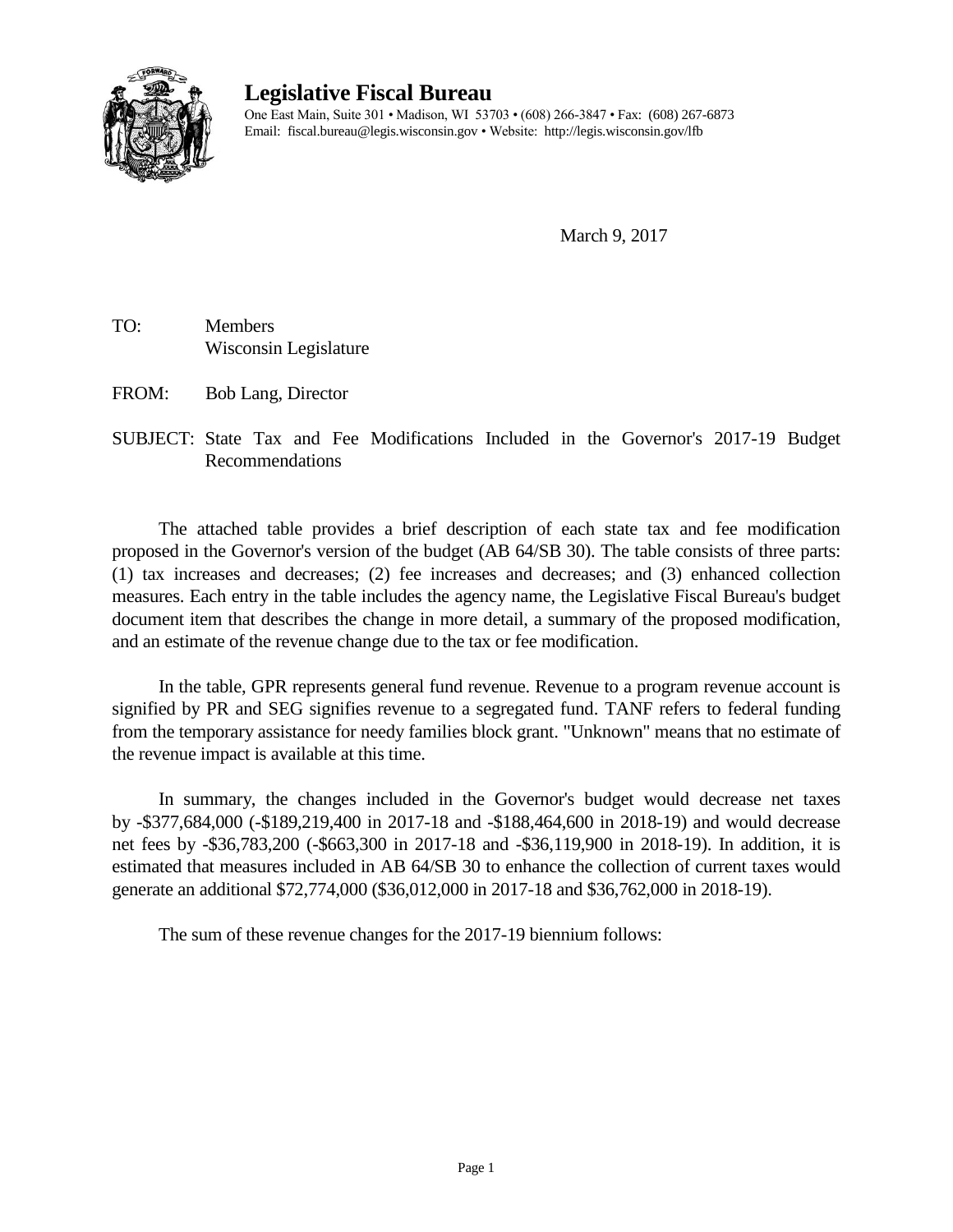## **Net Tax and Fee Changes**

|             | 2017-18          | 2018-19           | Total             |
|-------------|------------------|-------------------|-------------------|
| <b>GPR</b>  | $-$ \$95,460,100 | $-$78,769,000$    | $-$174,229,100$   |
| <b>TANF</b> | $\theta$         | $-13,000,000$     | $-13,000,000$     |
| PR          | 641,600          | $-34,357,300$     | $-33,715,700$     |
| <b>SEG</b>  | $-95,064,200$    | $-98,458,200$     | $-193,522,400$    |
| Total       | -\$189,882,700   | $-$ \$224,584,500 | $-$ \$414,467,200 |

## **Enhanced Collection Measures**

|            | 2017-18      | 2018-19      | <u>Total</u> |
|------------|--------------|--------------|--------------|
| <b>GPR</b> | \$36,012,000 | \$36,762,000 | \$72,774,000 |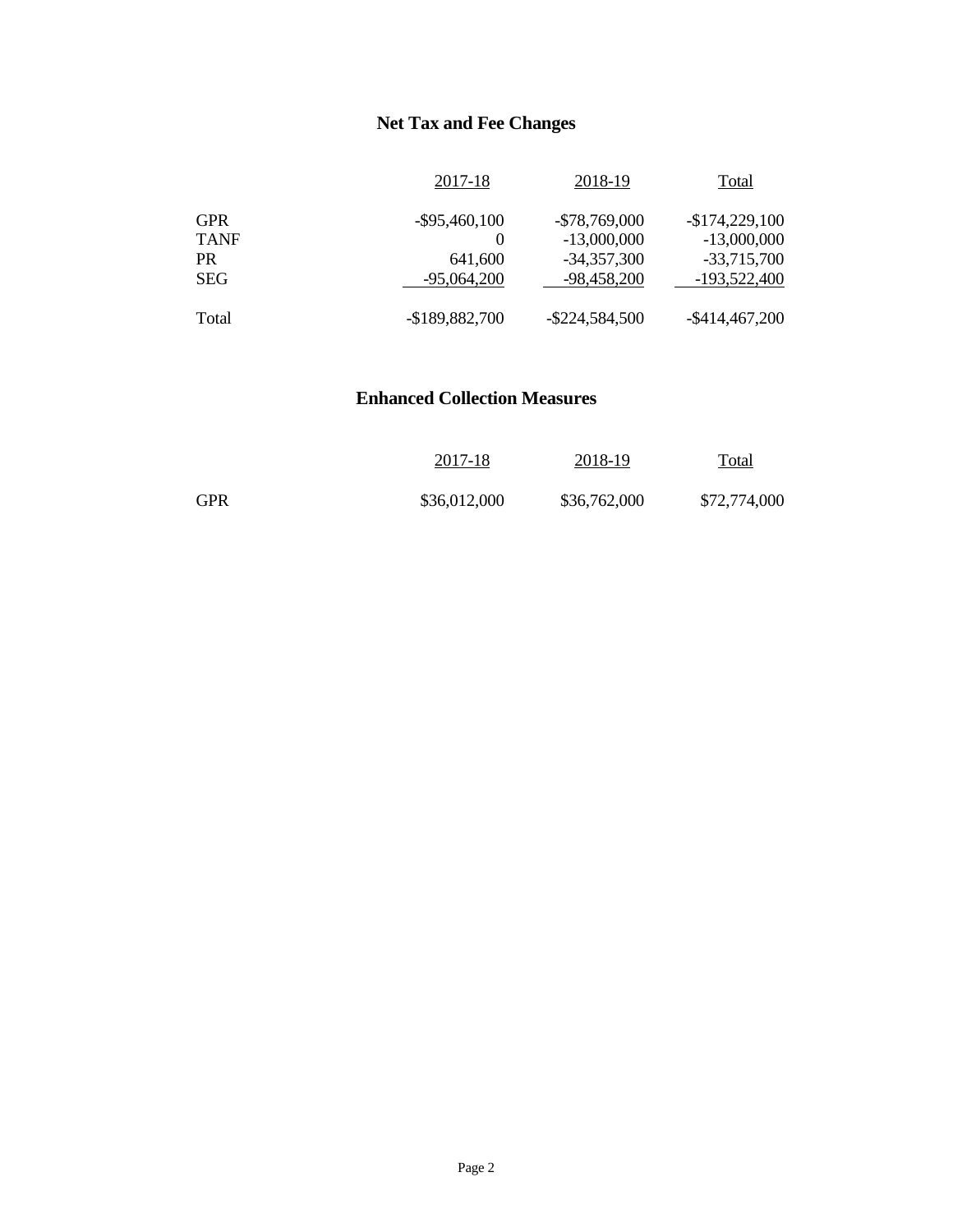|                                                                                                                                                                                                                                                                                                                                                                                                                                                                                                                                                                                                                                                                                                                                                                                                                                                                                                                                                                                                                                                                                                                                                                                                                                                                                                                                                                                                            |             |              | Fund       |
|------------------------------------------------------------------------------------------------------------------------------------------------------------------------------------------------------------------------------------------------------------------------------------------------------------------------------------------------------------------------------------------------------------------------------------------------------------------------------------------------------------------------------------------------------------------------------------------------------------------------------------------------------------------------------------------------------------------------------------------------------------------------------------------------------------------------------------------------------------------------------------------------------------------------------------------------------------------------------------------------------------------------------------------------------------------------------------------------------------------------------------------------------------------------------------------------------------------------------------------------------------------------------------------------------------------------------------------------------------------------------------------------------------|-------------|--------------|------------|
|                                                                                                                                                                                                                                                                                                                                                                                                                                                                                                                                                                                                                                                                                                                                                                                                                                                                                                                                                                                                                                                                                                                                                                                                                                                                                                                                                                                                            | 2017-18     | 2018-19      | Source     |
| <b>TAX INCREASES</b>                                                                                                                                                                                                                                                                                                                                                                                                                                                                                                                                                                                                                                                                                                                                                                                                                                                                                                                                                                                                                                                                                                                                                                                                                                                                                                                                                                                       |             |              |            |
| <b>GENERAL FUND TAXES</b>                                                                                                                                                                                                                                                                                                                                                                                                                                                                                                                                                                                                                                                                                                                                                                                                                                                                                                                                                                                                                                                                                                                                                                                                                                                                                                                                                                                  |             |              |            |
| Manufacturing and Agriculture Credit (MAC)/Other States Tax Credit. [Page<br>177, Item 4]. Modify the MAC by reducing the amount of income on which the credit<br>is calculated by the amount of that same income that is claimed under the credit for<br>taxes paid to another state, beginning with tax year 2017.                                                                                                                                                                                                                                                                                                                                                                                                                                                                                                                                                                                                                                                                                                                                                                                                                                                                                                                                                                                                                                                                                       | \$9,700,000 | \$9,700,000  | <b>GPR</b> |
| Limit Supplement to Federal Historic Rehabilitation Tax Credit. [Page 183, Item<br>19]. Modify the state supplement to the federal historic rehabilitation tax credit as<br>follows: (a) limit the amount of tax credits that may be certified by the Wisconsin<br>Economic Development Corporation (WEDC) to no more than \$10 million annually;<br>(b) require WEDC to use a competitive process to certify claimants based on<br>specified criteria regarding the potential economic benefits of the project and the<br>number of credits previously certified in the same county or municipality; (c) require<br>that applicants for tax benefits provide projections of the number of jobs that will be<br>created as a result of the proposed project and require that credits must be repaid if<br>the projected job creation targets are not met; and (d) specify that if a person who<br>claims the credit under state law and under federal law for the same qualified<br>rehabilitation expenditures is required to repay any amount of the federal credit, that<br>person would have to repay a proportionate amount of the state credit. The<br>administration estimates that, in 2018-19 dollars, these provisions would increase<br>state tax revenues by \$3,000,000 in 2017-18, \$14,100,000 in 2018-19, \$26,700,000 in<br>2019-20, and \$27,700,000 in 2020-21 and annually thereafter. | \$3,000,000 | \$14,100,000 | <b>GPR</b> |
| Itemized Deduction Credit for Non-Residents and Part-Year Residents. [Page<br>178, Item 5]. Require that nonresident and part-year resident (NPR) filers must use<br>the standard deduction prior to the application of the NPR apportionment ratio when<br>they calculate the state itemized deduction credit (IDC), beginning with tax year<br>2017.                                                                                                                                                                                                                                                                                                                                                                                                                                                                                                                                                                                                                                                                                                                                                                                                                                                                                                                                                                                                                                                     | \$580,000   | \$590,000    | <b>GPR</b> |
| Treatment of Disqualified Losses under the EITC. [Page 176, Item 2]. Beginning<br>in 2017, prohibit any individual from claiming the state earned income tax credit<br>(EITC) if he or she reports a disqualified capital or business loss greater than \$15,000<br>in the calculation of his or her Wisconsin adjusted gross income. However, exclude<br>any individual from the prohibition if the claimant is a farmer, the claimant's primary<br>income is from farming, and the claimant's farming generates less than \$250,000 in<br>gross receipts from the operation of farm premises. As a refundable tax credit, the<br>costs of the EITC are recorded as expenditures, rather than tax revenue reductions, in<br>the state's accounting system. Under the bill, the state EITC would be funded with<br>approximately 31% GPR and 69% federal TANF funds in 2017-18 and<br>approximately 34% GPR and 66% TANF in 2018-19.                                                                                                                                                                                                                                                                                                                                                                                                                                                                       | \$820,000   | \$820,000    | <b>GPR</b> |
| Limit Working Families Credit. [Page 180, Item 10]. Beginning in tax year 2017,<br>specify that a married couple may not claim the working families tax credit unless<br>both spouses are full-year residents of Wisconsin.                                                                                                                                                                                                                                                                                                                                                                                                                                                                                                                                                                                                                                                                                                                                                                                                                                                                                                                                                                                                                                                                                                                                                                                | \$200,000   | \$200,000    | <b>GPR</b> |
| Treatment of Net Operating Losses. [Page 186, Item 25]. Prohibit a net operating<br>loss (NOL) carryforward from being offset against Wisconsin income under the<br>individual income tax and the corporate income/franchise tax unless the incurred loss<br>was computed on a return that was filed within four years of the unextended due date                                                                                                                                                                                                                                                                                                                                                                                                                                                                                                                                                                                                                                                                                                                                                                                                                                                                                                                                                                                                                                                          | \$1,000,000 | \$1,000,000  | <b>GPR</b> |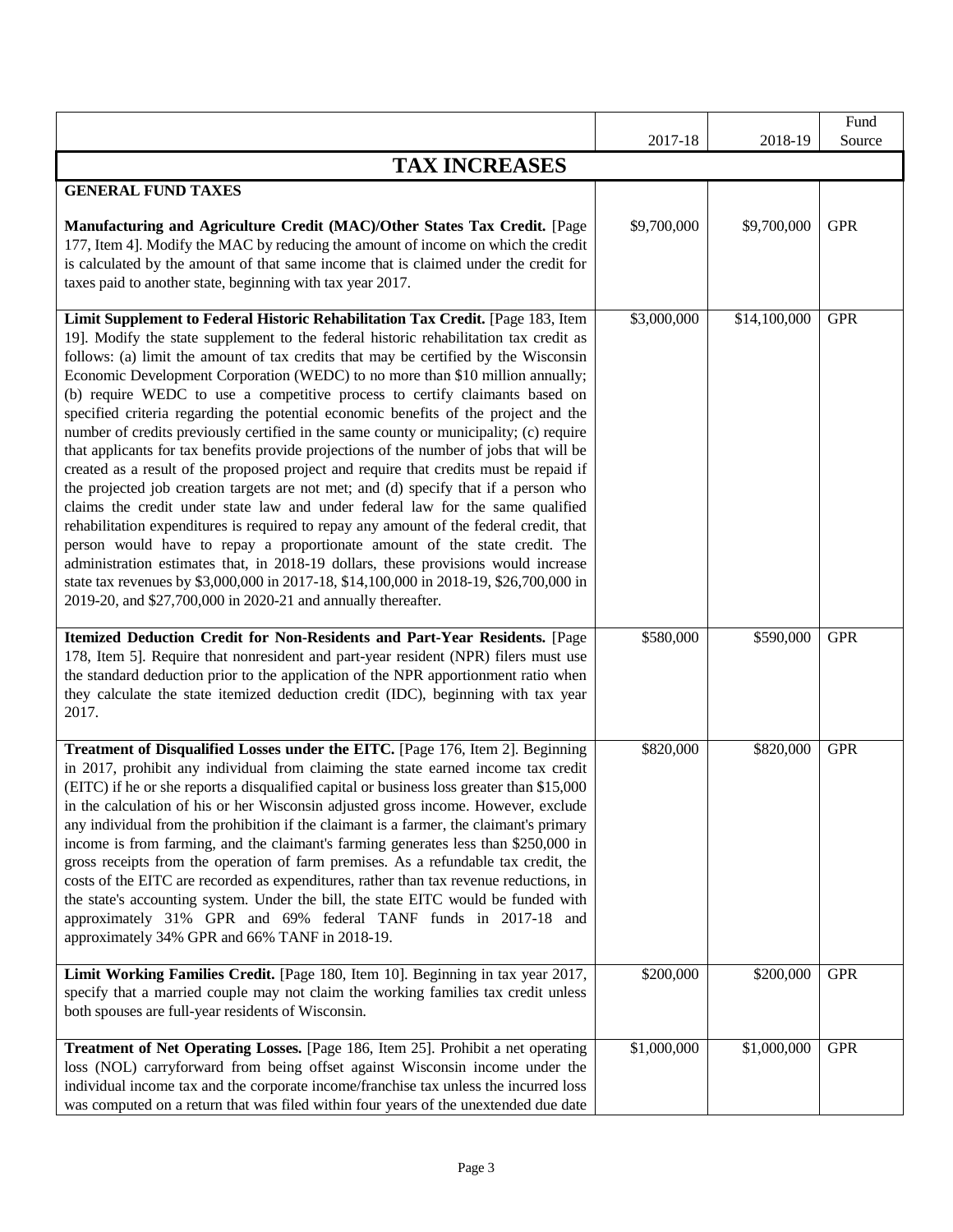|                                                                                                                                                                                                                                                                                                                                                                                                                                                                                                                                                                                                                                                                                                                                                                                                                                                                                                                                                                                                                             |                 |                  | Fund                        |
|-----------------------------------------------------------------------------------------------------------------------------------------------------------------------------------------------------------------------------------------------------------------------------------------------------------------------------------------------------------------------------------------------------------------------------------------------------------------------------------------------------------------------------------------------------------------------------------------------------------------------------------------------------------------------------------------------------------------------------------------------------------------------------------------------------------------------------------------------------------------------------------------------------------------------------------------------------------------------------------------------------------------------------|-----------------|------------------|-----------------------------|
|                                                                                                                                                                                                                                                                                                                                                                                                                                                                                                                                                                                                                                                                                                                                                                                                                                                                                                                                                                                                                             | 2017-18         | 2018-19          | Source                      |
| for filing the original return for the taxable year in which the loss was incurred. Also,<br>impose a similar restriction on loss carrybacks under the individual income tax. In<br>addition, clarify that the 20-year period for loss carryforwards means the immediately<br>preceding 20 years, and that it would apply to losses incurred (rather than sustained)<br>during that period of time. Finally, clarify that NOLs incurred by insurance<br>companies could be carried forward only if the insurer was subject to the Wisconsin<br>income and franchise tax in the year when the loss was incurred.                                                                                                                                                                                                                                                                                                                                                                                                             |                 |                  |                             |
| Delay the Effective Date for 2013 Act 229. [Page 191, Item 2]. Delay the effective                                                                                                                                                                                                                                                                                                                                                                                                                                                                                                                                                                                                                                                                                                                                                                                                                                                                                                                                          | \$10,151,800    | \$10,436,000     | <b>GPR</b>                  |
| date for 2013 Act 229 from July 1, 2017, to September 1, 2019. Act 229 creates a<br>deduction under the sales tax for bad debts associated with private label credit cards.                                                                                                                                                                                                                                                                                                                                                                                                                                                                                                                                                                                                                                                                                                                                                                                                                                                 |                 |                  |                             |
| Taxation of Off-Highway Motorcycles. [Page 193, Item 5]. Treat off-highway<br>motorcycles the same as other motor vehicles under the sales and use tax.                                                                                                                                                                                                                                                                                                                                                                                                                                                                                                                                                                                                                                                                                                                                                                                                                                                                     | \$215,000       | \$215,000        | <b>GPR</b>                  |
| <b>SHARED REVENUE AND TAX RELIEF</b>                                                                                                                                                                                                                                                                                                                                                                                                                                                                                                                                                                                                                                                                                                                                                                                                                                                                                                                                                                                        |                 |                  |                             |
| Homestead Tax Credit Modifications and Disqualified Loss Limitations. [Page<br>412, Item 5 and Page 416, Item 7]. Modify the homestead tax credit for claims filed<br>for tax year 2018 and thereafter by limiting the credit to claimants who are 62 years<br>of age or older, claimants whose spouse is 62 or older, those with disabilities, and<br>those who have earned income. All other claimants eligible under current law would<br>no longer be eligible for the credit after tax year 2017 (\$12,200,000 in 2018-19).<br>Also, for claimants with a disqualified loss, generally defined as the sum of a<br>claimant's net business or capital investment losses, include the amount of the loss in<br>excess of \$15,000 in the calculation of household income for the purpose of<br>calculating the homestead tax credit. For claimants with losses in excess of \$15,000,<br>this modification would have the effect of increasing their household income and<br>reducing their credit (\$470,000 annually). | \$470,000       | \$12,670,000     | <b>GPR</b>                  |
| <b>SUBTOTAL -- TAXES -- INCREASES</b>                                                                                                                                                                                                                                                                                                                                                                                                                                                                                                                                                                                                                                                                                                                                                                                                                                                                                                                                                                                       | \$26,136,800    | \$49,731,000     | <b>GPR</b>                  |
| <b>TAX DECREASES</b>                                                                                                                                                                                                                                                                                                                                                                                                                                                                                                                                                                                                                                                                                                                                                                                                                                                                                                                                                                                                        |                 |                  |                             |
| <b>GENERAL FUND TAXES</b>                                                                                                                                                                                                                                                                                                                                                                                                                                                                                                                                                                                                                                                                                                                                                                                                                                                                                                                                                                                                   |                 |                  |                             |
| Reduce Income Tax Rates. [Page 175, Item 1]. Decrease the bottom marginal rate<br>of the individual income tax from 4.0% to 3.9% and reduce the second lowest<br>marginal rate from 5.84% to 5.74%. In addition, expand the range of the second<br>lowest tax bracket. These provisions would take effect in tax year 2017.                                                                                                                                                                                                                                                                                                                                                                                                                                                                                                                                                                                                                                                                                                 | $-$104,377,700$ | -\$99,076,900    | <b>GPR</b>                  |
| EITC for Families with One Child. [Page 176, Item 2]. Calculate the state EITC for<br>claimants with one qualifying child by multiplying the applicable federal credit<br>amount by 11% instead of 4%, beginning in tax year 2018.                                                                                                                                                                                                                                                                                                                                                                                                                                                                                                                                                                                                                                                                                                                                                                                          | \$0             | $-$ \$20,800,000 | ${\rm GPR}/$<br><b>TANF</b> |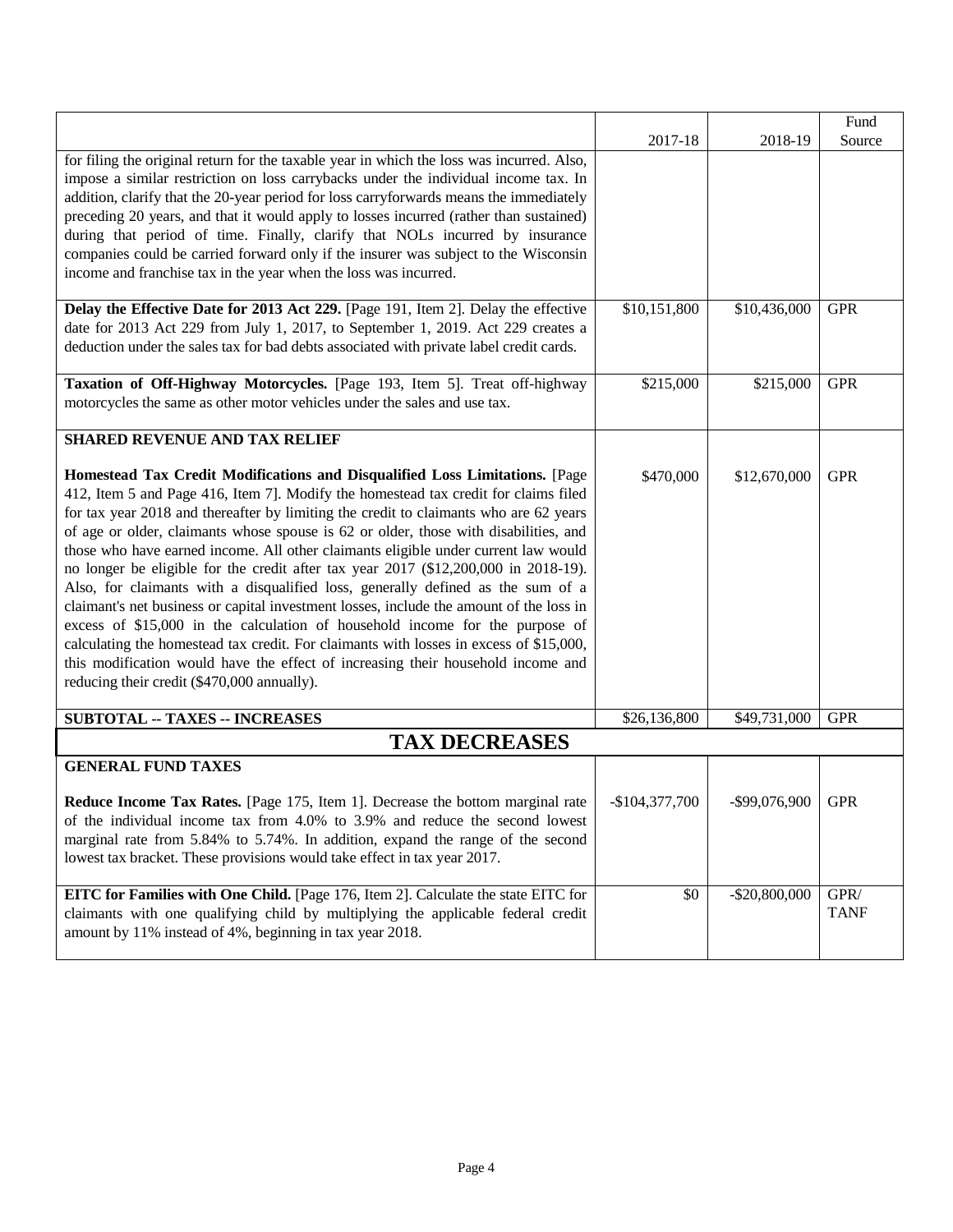|                                                                                                                                                                                                                                                                                                                                                                                                                                                                                                                                                                                                                                                                                                                                                                                                                                                                                                                                                                                                                                                                                                                                                                                                                                                                       |         |               | Fund                |
|-----------------------------------------------------------------------------------------------------------------------------------------------------------------------------------------------------------------------------------------------------------------------------------------------------------------------------------------------------------------------------------------------------------------------------------------------------------------------------------------------------------------------------------------------------------------------------------------------------------------------------------------------------------------------------------------------------------------------------------------------------------------------------------------------------------------------------------------------------------------------------------------------------------------------------------------------------------------------------------------------------------------------------------------------------------------------------------------------------------------------------------------------------------------------------------------------------------------------------------------------------------------------|---------|---------------|---------------------|
|                                                                                                                                                                                                                                                                                                                                                                                                                                                                                                                                                                                                                                                                                                                                                                                                                                                                                                                                                                                                                                                                                                                                                                                                                                                                       | 2017-18 | 2018-19       | Source              |
| EITC for Claimants who Become Married. [Page 176, Item 2]. Beginning in tax<br>year 2018, authorize claimants who become married in a year to claim the greater of<br>the state EITC calculated as a married claimant or the credit claimed in the prior year<br>when the claimant was unmarried. In the succeeding two years, authorize the<br>claimant to claim the greater of the credit calculated as a married claimant for that<br>year or the credit for the year prior to the year when the claimant became married.<br>The estimated cost of this provision would increase from \$1,500,000 in 2018-19 to<br>\$3,500,000 in 2019-20 and \$5,500,000 in 2020-21.                                                                                                                                                                                                                                                                                                                                                                                                                                                                                                                                                                                              | \$0     | $-$1,500,000$ | GPR/<br><b>TANF</b> |
| EITC for Noncustodial Parents. [Page 176, Item 2]. Beginning in tax year 2018,<br>create a refundable credit, funded from the current law EITC appropriations, for<br>noncustodial parents, not otherwise eligible for the EITC. Set the credit equal to 7.5%<br>of the amount the individual would be eligible to receive under the federal EITC, if<br>the individual's noncustodial child meets the definition of qualifying child under the<br>federal credit.                                                                                                                                                                                                                                                                                                                                                                                                                                                                                                                                                                                                                                                                                                                                                                                                    | \$0     | $-$ \$230,000 | GPR/<br><b>TANF</b> |
| Young Adult Employment Assistance Tax Credit. [Page 96, Item 7 and Page 177,<br>Item 3]. Create a refundable tax credit under the state individual income tax called the<br>young adult employment assistance credit, beginning in tax year 2018, for certain<br>individuals who age out of out-of-home placements. The credit would be equal to<br>125% of the federal EITC for claimants with no qualifying children, without regard<br>to the federal age limits.                                                                                                                                                                                                                                                                                                                                                                                                                                                                                                                                                                                                                                                                                                                                                                                                  | \$0     | $-$724,000$   | <b>GPR</b>          |
| Itemized Deductions Used for IDC. [Page 178, Item 6]. Beginning in tax year 2017,<br>clarify that the itemized deductions used to calculate the state itemized deduction tax<br>credit be based on federal itemized deductions prior to any modification under the<br>federal alternative minimum tax.                                                                                                                                                                                                                                                                                                                                                                                                                                                                                                                                                                                                                                                                                                                                                                                                                                                                                                                                                                | Minimal | Minimal       | <b>GPR</b>          |
| Capital Gains Provision for Qualified Wisconsin Businesses [Page 179, Item 8].<br>Modify the current law procedure for determining the number of employees of a<br>qualified Wisconsin business under two capital gains treatments by specifying that an<br>employee of a professional employer organization or group who is performing<br>services for a client is considered an employee solely of the client. Under current law,<br>income tax on capital gains may be deferred if the gain is reinvested in a qualified<br>Wisconsin business, and a capital gains exclusion may be claimed for the gains from<br>a qualified Wisconsin business, provided other conditions are met. State law requires<br>the Department of Revenue (DOR) to register qualified Wisconsin businesses that<br>meet specified employment and property requirements. Under the employment<br>requirement, the business must have at least two full-time employees and at least half<br>of the payroll compensation of the business must be paid in Wisconsin. The proposed<br>provision would clarify that employees of professional employer organizations or<br>groups for a client may be considered employees of the client if the client is a<br>qualified Wisconsin business. | Minimal | Minimal       | <b>GPR</b>          |
| Exemption for Certain Interest Income. [Page 178, Item 7]. Provide an exclusion<br>under the individual income tax for interest income on debt issued by certain<br>authorities.                                                                                                                                                                                                                                                                                                                                                                                                                                                                                                                                                                                                                                                                                                                                                                                                                                                                                                                                                                                                                                                                                      | Minimal | Minimal       | <b>GPR</b>          |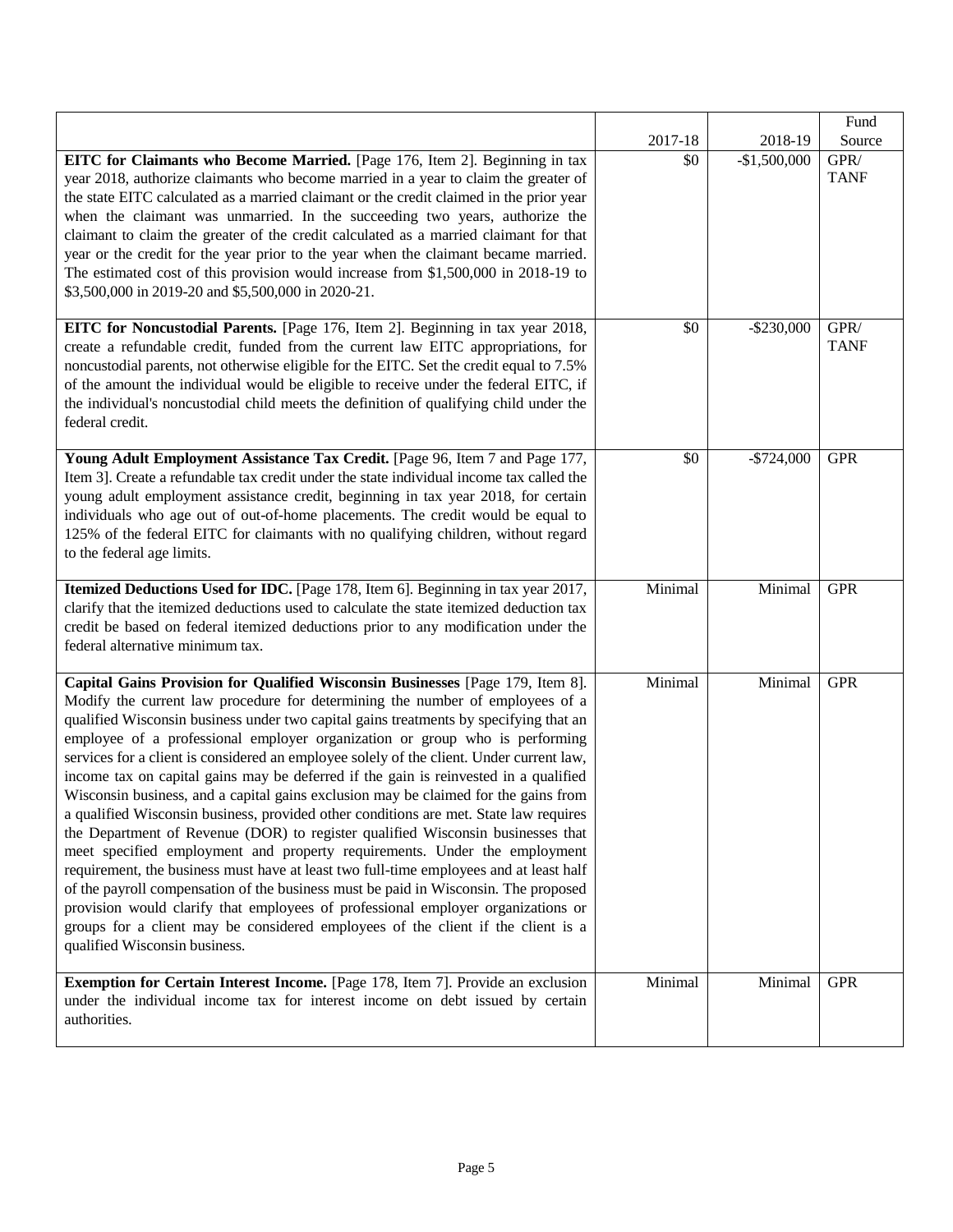|                                                                                                                                                                                                                                                                                                                                                                                                                                                                                                                                                                                                                                                                                                                            |                 |                 | Fund       |
|----------------------------------------------------------------------------------------------------------------------------------------------------------------------------------------------------------------------------------------------------------------------------------------------------------------------------------------------------------------------------------------------------------------------------------------------------------------------------------------------------------------------------------------------------------------------------------------------------------------------------------------------------------------------------------------------------------------------------|-----------------|-----------------|------------|
|                                                                                                                                                                                                                                                                                                                                                                                                                                                                                                                                                                                                                                                                                                                            | 2017-18         | 2018-19         | Source     |
| Angel and Early Stage Seed Credit Investment Limit. [Page 185, Item 21].<br>Increase from \$8 million to \$12 million the maximum amount of investments that<br>qualify for angel and early stage seed investment tax credits that a qualified new<br>business venture could receive, beginning in tax year 2017.                                                                                                                                                                                                                                                                                                                                                                                                          | $-$ \$3,200,000 | $-$ \$2,200,000 | <b>GPR</b> |
| Expand Enterprise Zone Program. [Page 181, Item 15]. Allow WEDC to designate<br>a new enterprise zone, subject to the current law limit on the number of zones WEDC<br>may designate, if: (a) an enterprise zone designation expires; or (b) WEDC revokes<br>all certifications for tax benefits within a designated enterprise zone and cancels the<br>designation of that zone.                                                                                                                                                                                                                                                                                                                                          | Minimal         | Minimal         | <b>GPR</b> |
| Internal Revenue Code (IRC) Update. [Page 181, Item 14]. With certain<br>exceptions, update references to the federal IRC under state income and franchise tax<br>statutes to refer to the code in effect on December 31, 2016, instead of December 31,<br>2013.                                                                                                                                                                                                                                                                                                                                                                                                                                                           | $-$ \$600,000   | $-$ \$800,000   | <b>GPR</b> |
| Sales Tax Holiday. [Page 188, Item 1]. Create a sales tax exemption for certain<br>back-to-school merchandise sold during a two-day period in August of 2017 and<br>2018.                                                                                                                                                                                                                                                                                                                                                                                                                                                                                                                                                  | $-$11,000,000$  | $-$11,000,000$  | <b>GPR</b> |
| Retailer's Sale of Food Prepared Offsite. [Page 193, Item 4]. Create a sales tax<br>exemption for prepared food that is sold by a retailer and: (a) manufactured by the<br>retailer in a building assessed as manufacturing property; (b) the retailer makes no<br>retail sales of prepared food at this building; (c) the retailer freezes the prepared food<br>prior to its sale; (d) the retailer sells the prepared food in its frozen state; (e) the<br>prepared food is not sold with eating utensils; and (f) the prepared food is not candy,<br>soft drinks, or dietary supplements.                                                                                                                               | $-$1,000,000$   | $-$1,000,000$   | <b>GPR</b> |
| Sales Tax Occasional Sales Threshold. [Page 154, Item 7]. Increase the gross<br>receipts threshold for the occasional sales exemption under the sales and use tax.                                                                                                                                                                                                                                                                                                                                                                                                                                                                                                                                                         | $-$169,200$     | $-$169,100$     | <b>GPR</b> |
| Taxation of Lump Sum Construction Contracts. [Page 191, Item 3]. Expand the<br>sales and use tax exemption for lump sum construction contracts to apply to all<br>construction contracts and to subcontractors.                                                                                                                                                                                                                                                                                                                                                                                                                                                                                                            | $-$1,250,000$   | $-$1,500,000$   | <b>GPR</b> |
| <b>HEALTH SERVICES</b>                                                                                                                                                                                                                                                                                                                                                                                                                                                                                                                                                                                                                                                                                                     |                 |                 |            |
| Ambulatory Surgical Center Assessment. [Page 212, Item 8]. Repeal all statutory<br>provisions relating to the ambulatory surgical center (ASC) assessment. Reduce<br>estimates of revenue the state collects from the assessment for deposit to the medical<br>assistance trust fund by \$5,000,000 annually to reflect the elimination of the<br>assessment. Under current law, the Department of Revenue may collect an<br>assessment on the gross patient revenues of ASCs located in Wisconsin. Collections<br>are used, along with federal matching funds, to make supplemental access payments<br>to ASCs for medical assistance patients, as well as for offsetting GPR costs in the<br>medical assistance program. | $-$ \$5,000,000 | $-$ \$5,000,000 | <b>SEG</b> |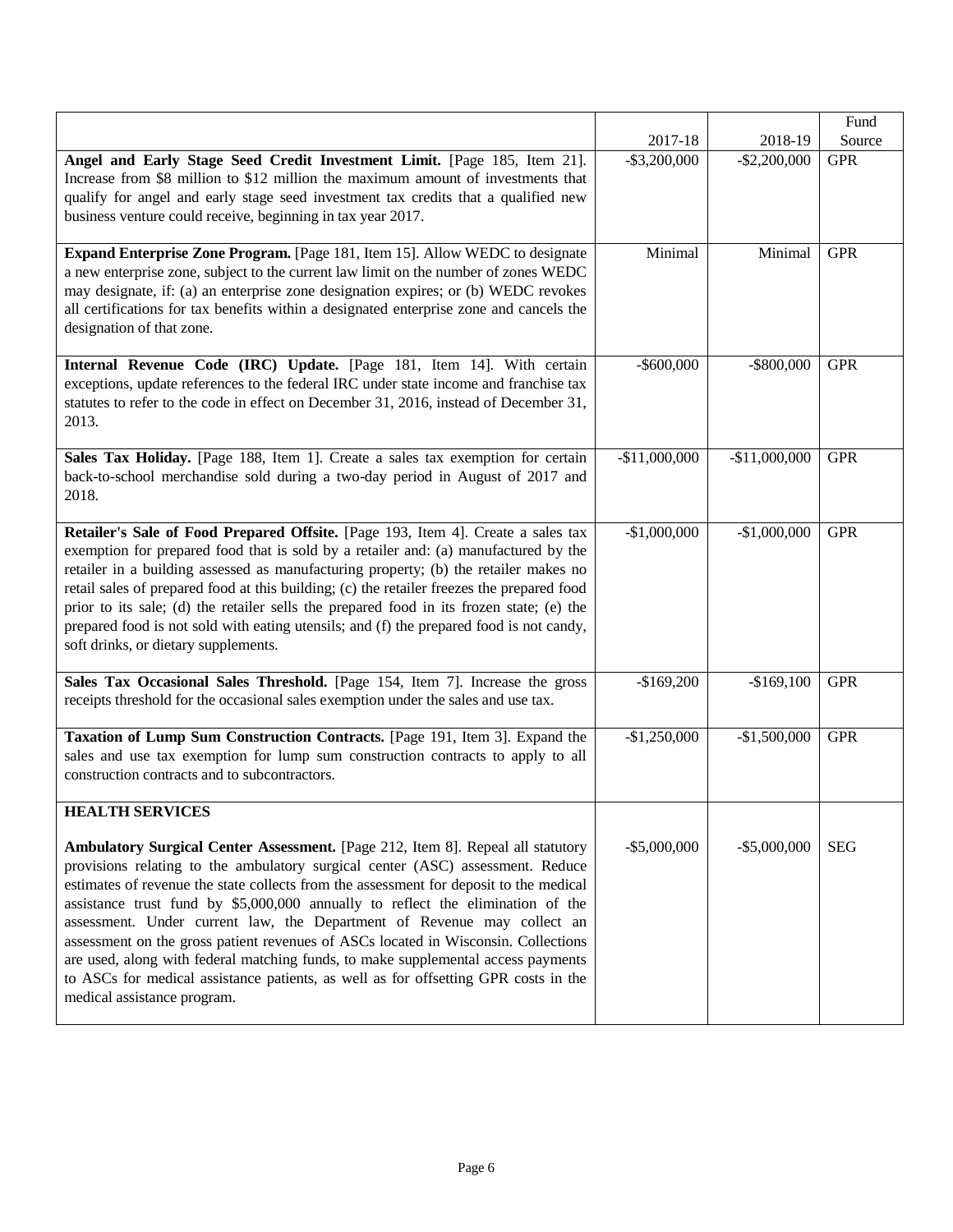|                                                                                                                                                                                                                                                                                                                                                                                                                                                                                                                                                                                                                                                                                                                                                                                                                                                                                                                                                      |                  |                  | Fund        |
|------------------------------------------------------------------------------------------------------------------------------------------------------------------------------------------------------------------------------------------------------------------------------------------------------------------------------------------------------------------------------------------------------------------------------------------------------------------------------------------------------------------------------------------------------------------------------------------------------------------------------------------------------------------------------------------------------------------------------------------------------------------------------------------------------------------------------------------------------------------------------------------------------------------------------------------------------|------------------|------------------|-------------|
|                                                                                                                                                                                                                                                                                                                                                                                                                                                                                                                                                                                                                                                                                                                                                                                                                                                                                                                                                      | 2017-18          | 2018-19          | Source      |
| <b>NATURAL RESOURCES</b>                                                                                                                                                                                                                                                                                                                                                                                                                                                                                                                                                                                                                                                                                                                                                                                                                                                                                                                             |                  |                  |             |
| Sunset Forestry Mill Tax. [Page 324, Item 1 and Page 417, Item 1]. Sunset the state<br>forestry mill tax, or "forestation state tax," effective with the January 1, 2017,<br>property tax assessments (property taxes levied in 2017, for payment in 2018). The<br>tax generated approximately \$83 million in fiscal year 2015-16 and provides the<br>majority of revenue to the forestry account of the conservation fund. Instead, the bill<br>would create a sum-sufficient GPR appropriation and specify that an amount of GPR<br>equal to the amount that would have been provided under the forestry mill tax be<br>transferred to the conservation fund annually.                                                                                                                                                                                                                                                                            | $-$ \$88,759,300 | $-$ \$91,695,600 | <b>SEG</b>  |
| <b>SHARED REVENUE AND TAX RELIEF</b>                                                                                                                                                                                                                                                                                                                                                                                                                                                                                                                                                                                                                                                                                                                                                                                                                                                                                                                 |                  |                  |             |
| Indexing Homestead Tax Credit for Claimants 62 or Older or Disabled. [Page<br>415, Item 6]. Beginning with tax year 2018, annually index the following current law<br>homestead tax credit formula factors for claimants 62 or older, whose spouse is 62 or<br>older, or those who are disabled: (a) the maximum household income amount from<br>the current level of \$24,680; and (b) the maximum income threshold amount from the<br>current level of \$8,060.                                                                                                                                                                                                                                                                                                                                                                                                                                                                                    | \$0              | $-$ \$2,500,000  | <b>GPR</b>  |
| <b>SUBTOTAL -- TAXES -- DECREASES</b>                                                                                                                                                                                                                                                                                                                                                                                                                                                                                                                                                                                                                                                                                                                                                                                                                                                                                                                | $-$121,596,900$  | $-$128,500,000$  | <b>GPR</b>  |
|                                                                                                                                                                                                                                                                                                                                                                                                                                                                                                                                                                                                                                                                                                                                                                                                                                                                                                                                                      | \$0              | $-$13,000,000$   | <b>TANF</b> |
|                                                                                                                                                                                                                                                                                                                                                                                                                                                                                                                                                                                                                                                                                                                                                                                                                                                                                                                                                      | -\$93,759,300    | $-$ \$96,695,600 | <b>SEG</b>  |
| <b>FEE INCREASES</b>                                                                                                                                                                                                                                                                                                                                                                                                                                                                                                                                                                                                                                                                                                                                                                                                                                                                                                                                 |                  |                  |             |
| AGRICULTURE, TRADE AND CONSUMER PROTECTION                                                                                                                                                                                                                                                                                                                                                                                                                                                                                                                                                                                                                                                                                                                                                                                                                                                                                                           |                  |                  |             |
| Agricultural Chemical Licenses and Surcharges. [Page 58, Item 2]. Make various<br>changes to fees and surcharges assessed on agricultural chemicals and commercial<br>feed distributed or sold in Wisconsin. These changes would increase certain revenues<br>by: (a) introducing new surcharges (\$25 per year) for bulk fertilizer distribution or<br>bulk pesticide manufacture or distribution; (b) introducing minimum tonnage fees<br>(\$46 per year) for feed sales less than 200 tons annually; and (c) replacing a tiered fee<br>structure based on annual product sales for pesticide product licenses and surcharges,<br>which vary from \$265 to \$323 for low-volume products, with uniform license fees<br>(\$480) and cleanup surcharges (\$30) per registered product.                                                                                                                                                               | \$2,260,000      | \$2,125,000      | <b>SEG</b>  |
| Fees and surcharges are deposited into the segregated agrichemical management fund<br>(ACM), agricultural chemical cleanup (ACCP) fund, or environmental management<br>account (EMA) of the environmental fund for the purposes of DATCP administration<br>of agrichemical programs, cleanup activities related to agrichemical spills or<br>contamination, and environmental programs for remediation of contaminated lands<br>and waters. Bill provisions would increase fees on certain agricultural products by<br>fund as follows: (a) for ACM SEG, \$2,015,000 in 2017-18 and \$2,030,000 in 2018-<br>19; (b) for ACCP SEG, \$150,000 in 2017-18; and (c) \$95,000 EMA SEG each year.<br>Fee increases would be subsumed by greater reductions in revenue as described in a<br>separate entry under "Fee Decreases." The net effect of all fee and surcharge changes<br>would be a reduction of approximately \$4.5 million over the biennium. |                  |                  |             |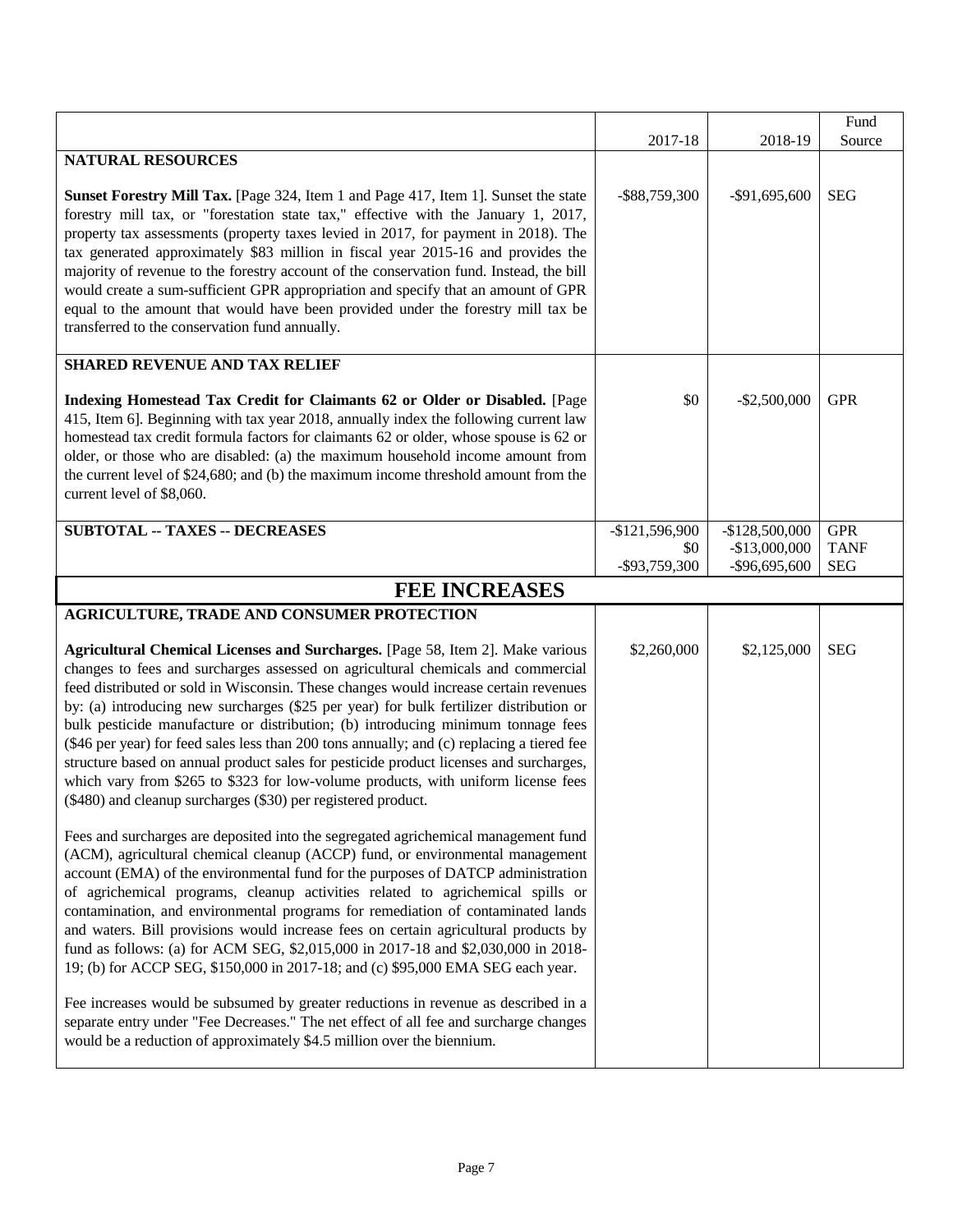|                                                                                                                                                                                                                                                                                                                                                                                                                                                                                                                                                                                                                                                                                                                                                                                                                                                                             |                            |                            | Fund       |
|-----------------------------------------------------------------------------------------------------------------------------------------------------------------------------------------------------------------------------------------------------------------------------------------------------------------------------------------------------------------------------------------------------------------------------------------------------------------------------------------------------------------------------------------------------------------------------------------------------------------------------------------------------------------------------------------------------------------------------------------------------------------------------------------------------------------------------------------------------------------------------|----------------------------|----------------------------|------------|
|                                                                                                                                                                                                                                                                                                                                                                                                                                                                                                                                                                                                                                                                                                                                                                                                                                                                             | 2017-18                    | 2018-19                    | Source     |
| Weights and Measures Inspection Fees. [Page 58, Item 2]. Require a minimum<br>weights and measures inspection fee for commercial feed totaling fewer than 200<br>tons annually. The current weights and measures inspection fee for commercial feed<br>is $2\phi$ , and the minimum fee would be \$4.                                                                                                                                                                                                                                                                                                                                                                                                                                                                                                                                                                       | \$0                        | \$2,000                    | <b>PR</b>  |
| <b>FINANCIAL INSTITUTIONS</b>                                                                                                                                                                                                                                                                                                                                                                                                                                                                                                                                                                                                                                                                                                                                                                                                                                               |                            |                            |            |
| <b>Expedited Service Fees.</b> [Page 171, Item 4]. Establish the following fees for<br>expedited service by the Department of Financial Institutions (DFI) in processing<br>certain records filed by business entities: (a) \$500 for processing within one hour or<br>less from filing; and (b) \$250 for processing within four hours or less from filing. The<br>additional fee revenue would be deposited as program revenue into DFI's general<br>program operations appropriation. However, any balance at the close of a fiscal year<br>under that appropriation lapses to the general fund.                                                                                                                                                                                                                                                                         | \$1,640,000                | \$1,640,000                | <b>PR</b>  |
| <b>PUBLIC INSTRUCTION</b>                                                                                                                                                                                                                                                                                                                                                                                                                                                                                                                                                                                                                                                                                                                                                                                                                                                   |                            |                            |            |
| Newsline for the Blind Library Service Contracts. [Page 373, Item 13 and Page<br>374, Item 4] Provide \$16,900 in 2017-18 and \$35,300 in 2018-19 for the program<br>that provides access to newspapers for the blind, and \$3,200 in 2017-18 and \$7,100 in<br>2018-19 for library service costs.<br>Provide that funding would be from the universal service fund, which receives its                                                                                                                                                                                                                                                                                                                                                                                                                                                                                     | \$20,100                   | \$42,400                   | <b>SEG</b> |
| funding through Public Service Commission assessments on annual gross operating<br>revenues from intrastate telecommunications providers, which they can fully recover<br>through pass-through assessments on subscribers.                                                                                                                                                                                                                                                                                                                                                                                                                                                                                                                                                                                                                                                  |                            |                            |            |
| <b>NATURAL RESOURCES</b>                                                                                                                                                                                                                                                                                                                                                                                                                                                                                                                                                                                                                                                                                                                                                                                                                                                    |                            |                            |            |
| Parks Fee Increases. [Page 328, Item 10]. Effective January 1, 2018, specify a<br>range of vehicle admission and camping fees for Wisconsin state parks and forests<br>that the Department of Natural Resources (DNR) may charge as determined by the<br>DNR Secretary. Under the bill, resident and nonresident annual state park and forest<br>admission fees and resident and nonresident state park and forest camping fees could<br>be increased by up to \$10, while resident and nonresident daily automobile, daily bus,<br>and daily nursing home bus park and forest vehicle admission fees could be increased<br>by up to \$5. The administration indicates it is expected DNR would establish<br>admissions and camping fees at rates that would increase revenues by \$700,000 to the<br>parks account of the segregated conservation fund on an annual basis. | \$700,000                  | \$700,000                  | <b>SEG</b> |
| <b>SUBTOTAL -- FEES -- INCREASES</b>                                                                                                                                                                                                                                                                                                                                                                                                                                                                                                                                                                                                                                                                                                                                                                                                                                        | \$1,640,000<br>\$2,980,100 | \$1,642,000<br>\$2,867,400 | PR<br>SEG  |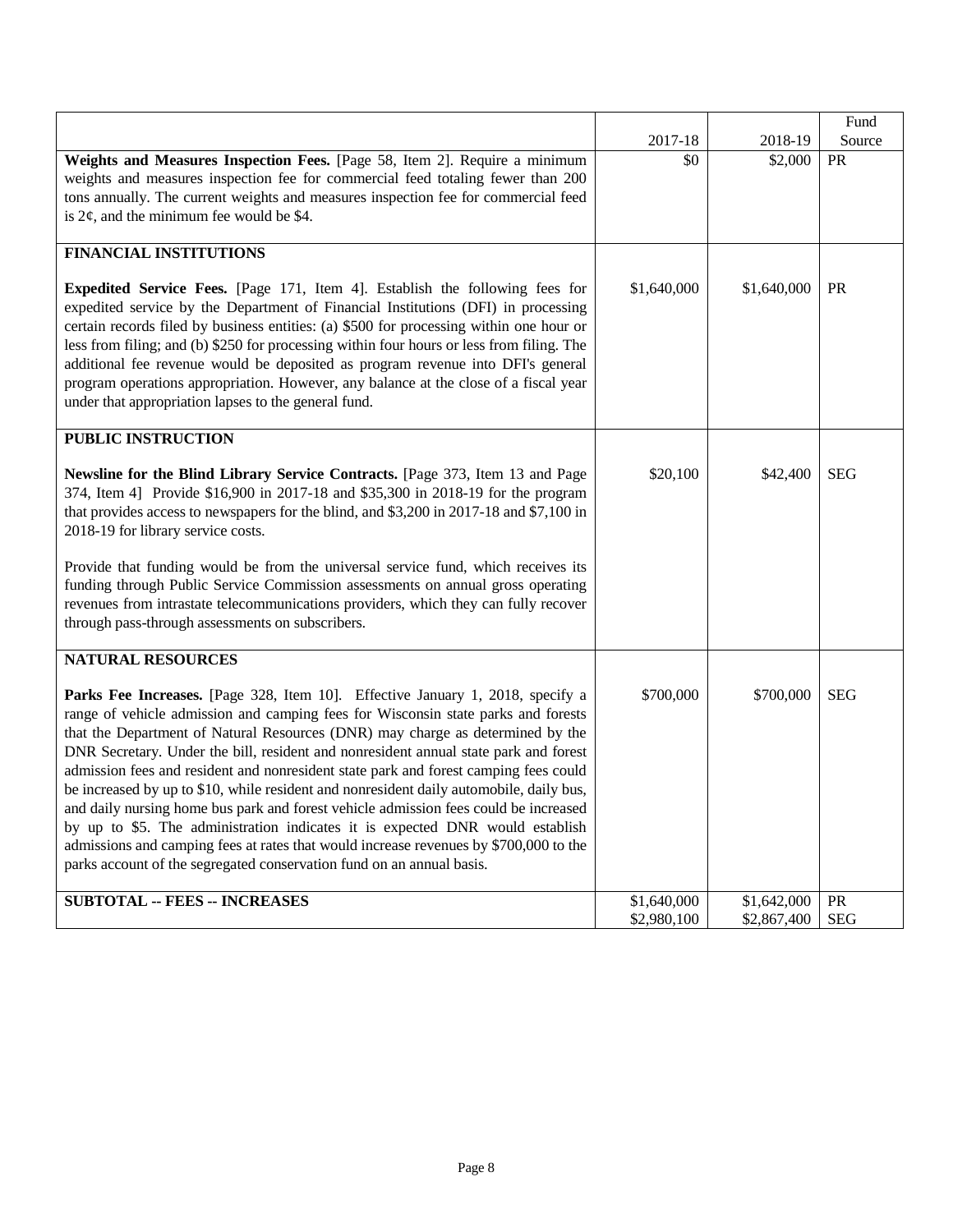|                                                                                                                                                                                                                                                                                                                                                                                                                                                                                                                                                                                                                                                                                                                                                                                                                                                                                                                                                                                                                                                                                                                                                                                 | 2017-18         | 2018-19       | Fund<br>Source |
|---------------------------------------------------------------------------------------------------------------------------------------------------------------------------------------------------------------------------------------------------------------------------------------------------------------------------------------------------------------------------------------------------------------------------------------------------------------------------------------------------------------------------------------------------------------------------------------------------------------------------------------------------------------------------------------------------------------------------------------------------------------------------------------------------------------------------------------------------------------------------------------------------------------------------------------------------------------------------------------------------------------------------------------------------------------------------------------------------------------------------------------------------------------------------------|-----------------|---------------|----------------|
| <b>FEE DECREASES</b>                                                                                                                                                                                                                                                                                                                                                                                                                                                                                                                                                                                                                                                                                                                                                                                                                                                                                                                                                                                                                                                                                                                                                            |                 |               |                |
| <b>AGRICULTURE, TRADE AND CONSUMER PROTECTION</b>                                                                                                                                                                                                                                                                                                                                                                                                                                                                                                                                                                                                                                                                                                                                                                                                                                                                                                                                                                                                                                                                                                                               |                 |               |                |
| Agricultural Chemical Licenses and Surcharges. [Page 58, Item 2]. Make various<br>changes to fees and surcharges assessed on agricultural chemicals and commercial<br>feed distributed or sold in Wisconsin. These changes would reduce certain license<br>and surcharge revenues by: (a) replacing a tiered pesticide products license fee<br>structure, which varies from \$750 to \$3,060 for high-volume pesticides under current<br>law, with uniform annual license fee (\$480) and cleanup surcharge (\$30); (b)<br>repealing license fees and surcharges assessed as a percentage of annual sales; (c)<br>delaying the payment of soil and plant additive licenses and tonnage payments due to<br>a modified license year; (d) lowering surcharges related to pesticide application<br>activities by individuals and businesses, and for restricted-use pesticides; and (e)<br>repealing the hazardous household waste fee and wood pesticide product surcharge.<br>Additionally, the bill would repeal and recreate the procedure for reducing ACCP<br>surcharges, contingent on the ACCP fund balance, which would eliminate most<br>ACCP SEG surcharges for 2018-19. | $-$ \$4,285,000 | $-$4,630,000$ | <b>SEG</b>     |
| Bill provisions would reduce fees on certain agricultural products by fund as follows:<br>(a) for ACM SEG, -\$3,005,000 in 2017-18 and -\$2,980,000 in 2018-19; (b) for<br>ACCP SEG, -\$1,155,000 in 2017-18 and -\$1,525,000 in 2018-19; and (c) -\$125,000<br>EMA SEG each year.                                                                                                                                                                                                                                                                                                                                                                                                                                                                                                                                                                                                                                                                                                                                                                                                                                                                                              |                 |               |                |
| These decreases would be partially offset by increases in per-product registration and<br>introduction of new surcharge categories; however, the net effect of all fee and<br>surcharge changes would be a reduction of approximately \$4.5 million over the<br>biennium. [See entry under "Fee Increases" for more information.]                                                                                                                                                                                                                                                                                                                                                                                                                                                                                                                                                                                                                                                                                                                                                                                                                                               |                 |               |                |
| Stray Voltage Fees. [Page 63, Item 3]. Repeal fees imposed for administration of a<br>portion of the stray voltage program, which seeks to identify and resolve farm electric<br>wiring and distribution problems that otherwise may negatively impact livestock.<br>Amounts at right reflect DATCP assessments on rural electric cooperatives; a<br>separate entry describes assessments made by the Public Service Commission that are<br>transferred to DATCP for program operations.                                                                                                                                                                                                                                                                                                                                                                                                                                                                                                                                                                                                                                                                                        | $-$29,700$      | $-$ \$29,700  | <b>PR</b>      |
| PUBLIC INSTRUCTION                                                                                                                                                                                                                                                                                                                                                                                                                                                                                                                                                                                                                                                                                                                                                                                                                                                                                                                                                                                                                                                                                                                                                              |                 |               |                |
| <b>Eliminate Expiration Dates for Teaching and Administrator Licenses.</b> [Page 371,<br>Item 9]. Eliminate expiration dates for teaching and administrator licenses issued by<br>DPI. Under current practice, a fee is charged to renew a license. Under the bill,<br>funding in the appropriation for teacher licensing would be reduced by \$753,200 in<br>2017-18 and \$1,004,100 in 2018-19 to reflect this change. However, the actual<br>decrease in fee revenue is unknown.                                                                                                                                                                                                                                                                                                                                                                                                                                                                                                                                                                                                                                                                                             | See Text        | See Text      | PR             |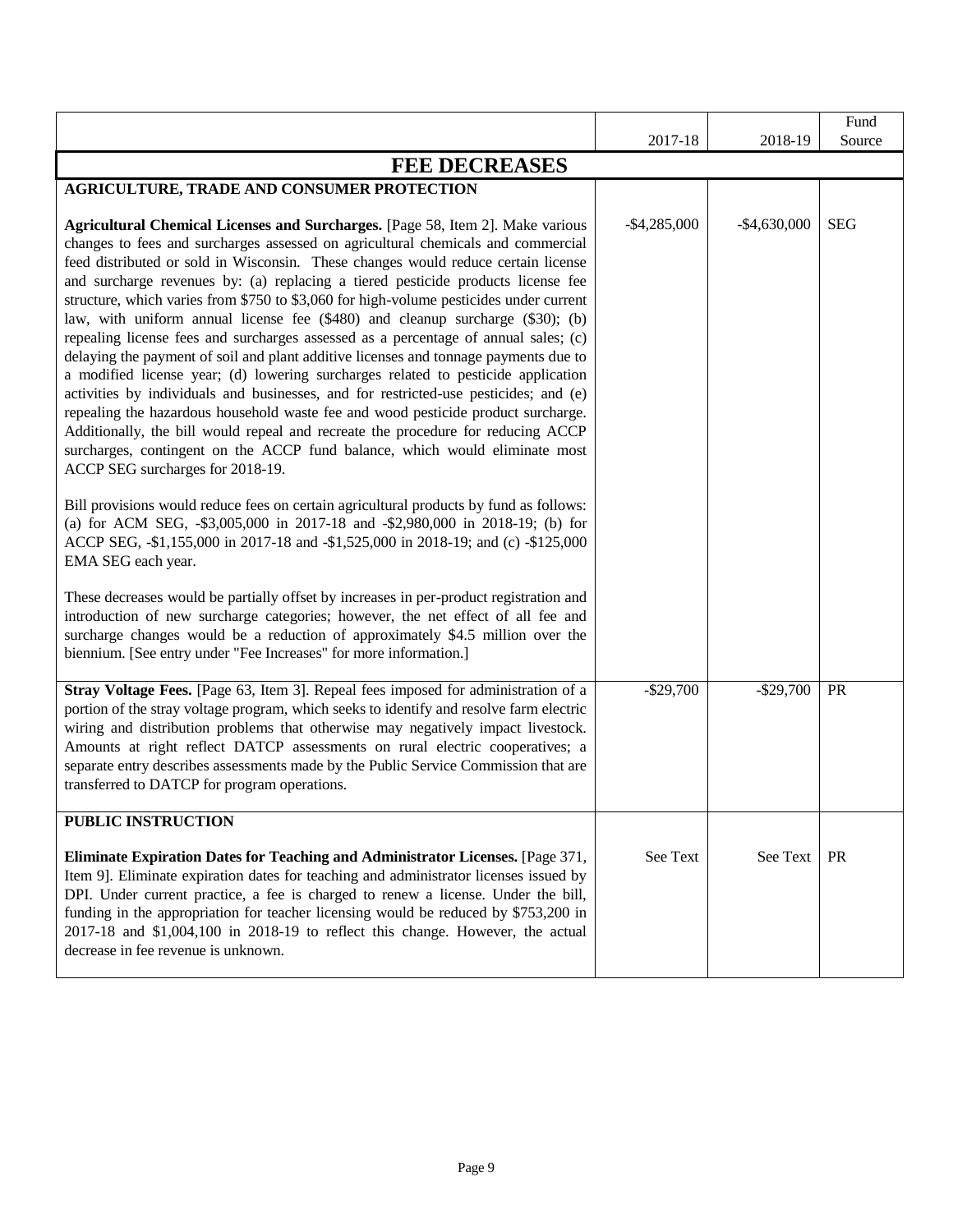|                                                                                                                                                                                                                                                                                                                                                                                                                                                                                                                                                                                                                                                                                                                                                                           |                 |                  | Fund       |
|---------------------------------------------------------------------------------------------------------------------------------------------------------------------------------------------------------------------------------------------------------------------------------------------------------------------------------------------------------------------------------------------------------------------------------------------------------------------------------------------------------------------------------------------------------------------------------------------------------------------------------------------------------------------------------------------------------------------------------------------------------------------------|-----------------|------------------|------------|
|                                                                                                                                                                                                                                                                                                                                                                                                                                                                                                                                                                                                                                                                                                                                                                           | 2017-18         | 2018-19          | Source     |
| PUBLIC SERVICE COMMISSION                                                                                                                                                                                                                                                                                                                                                                                                                                                                                                                                                                                                                                                                                                                                                 |                 |                  |            |
| Stray Voltage Program. [Page 378, Item 4]. Repeal provisions authorizing the<br>stray voltage program, effective upon enactment of the bill, and delete 5.0 DATCP<br>positions and 1.0 PSC position responsible for administering the program. Amounts<br>at right primarily reflect assessments made by the PSC on certain electric utilities, of<br>which approximately \$518,000 annually is transferred to DATCP for program<br>operations. Under the program, the two agencies jointly investigate the causes of<br>stray voltage on individual farms, recommend to farmers solutions to stray voltage<br>problems, and evaluate the effectiveness of on-site technical assistance. The program<br>also may receive fees imposed on farms receiving such assistance. | $-$ \$822,800   | $-$ \$823,700    | <b>PR</b>  |
| <b>SAFETY AND PROFESSIONAL SERVICES</b>                                                                                                                                                                                                                                                                                                                                                                                                                                                                                                                                                                                                                                                                                                                                   |                 |                  |            |
| Rental Unit Energy Efficiency Program. [Page 395, Item 9]. Repeal the rental unit<br>energy efficiency program and associated fees for inspection and certification of<br>rental dwelling units under program requirements. The program requires certain<br>rental units to comply with DSPS rules for weatherization and energy efficiency prior<br>to sale or transfer.                                                                                                                                                                                                                                                                                                                                                                                                 | $-$121,000$     | $-$121,000$      | <b>PR</b>  |
| Apprenticeship Examinations. [Page 404, Item 6]. Exempt individuals who<br>complete specified apprenticeship programs from the requirement to pass an<br>examination. The exemption would result in a decrease in revenue from examination<br>fees.                                                                                                                                                                                                                                                                                                                                                                                                                                                                                                                       | $-$24,900$      | $-$ \$24,900     | <b>PR</b>  |
| UNIVERSITY OF WISCONSIN SYSTEM                                                                                                                                                                                                                                                                                                                                                                                                                                                                                                                                                                                                                                                                                                                                            |                 |                  |            |
| 5% Tuition Reduction. [Page 459, Item 2]. The bill would provide \$35 million GPR<br>in 2018-19. According to the Executive Budget Book, this funding would be<br>provided to fund a 5% reduction in tuition in that year. To reflect the use of this<br>funding, a reduction of \$35 million PR from tuition revenues in 2018-19 is shown.                                                                                                                                                                                                                                                                                                                                                                                                                               | \$0             | $-$ \$35,000,000 | <b>PR</b>  |
| <b>SUBTOTAL -- FEES -- DECREASES</b>                                                                                                                                                                                                                                                                                                                                                                                                                                                                                                                                                                                                                                                                                                                                      | -\$998,400      | $-$ \$35,999,300 | PR         |
|                                                                                                                                                                                                                                                                                                                                                                                                                                                                                                                                                                                                                                                                                                                                                                           | $-$ \$4,285,000 | $-$4,630,000$    | <b>SEG</b> |
| <b>ENHANCED COLLECTION MEASURES</b>                                                                                                                                                                                                                                                                                                                                                                                                                                                                                                                                                                                                                                                                                                                                       |                 |                  |            |
| <b>GENERAL FUND TAXES</b>                                                                                                                                                                                                                                                                                                                                                                                                                                                                                                                                                                                                                                                                                                                                                 |                 |                  |            |
| Assessments to Recover Revoked Tax Credits. [Page 185, Item 23]. Permit DOR<br>to make an assessment to recover all or a part of any tax credit allocated by WEDC<br>that has been claimed by the taxpayer, provided WEDC has revoked the tax credit<br>allocation and provided DOR notice of the revocation within one year of providing<br>notice of the revocation to the taxpayer.                                                                                                                                                                                                                                                                                                                                                                                    | Minimal         | Minimal          | <b>GPR</b> |